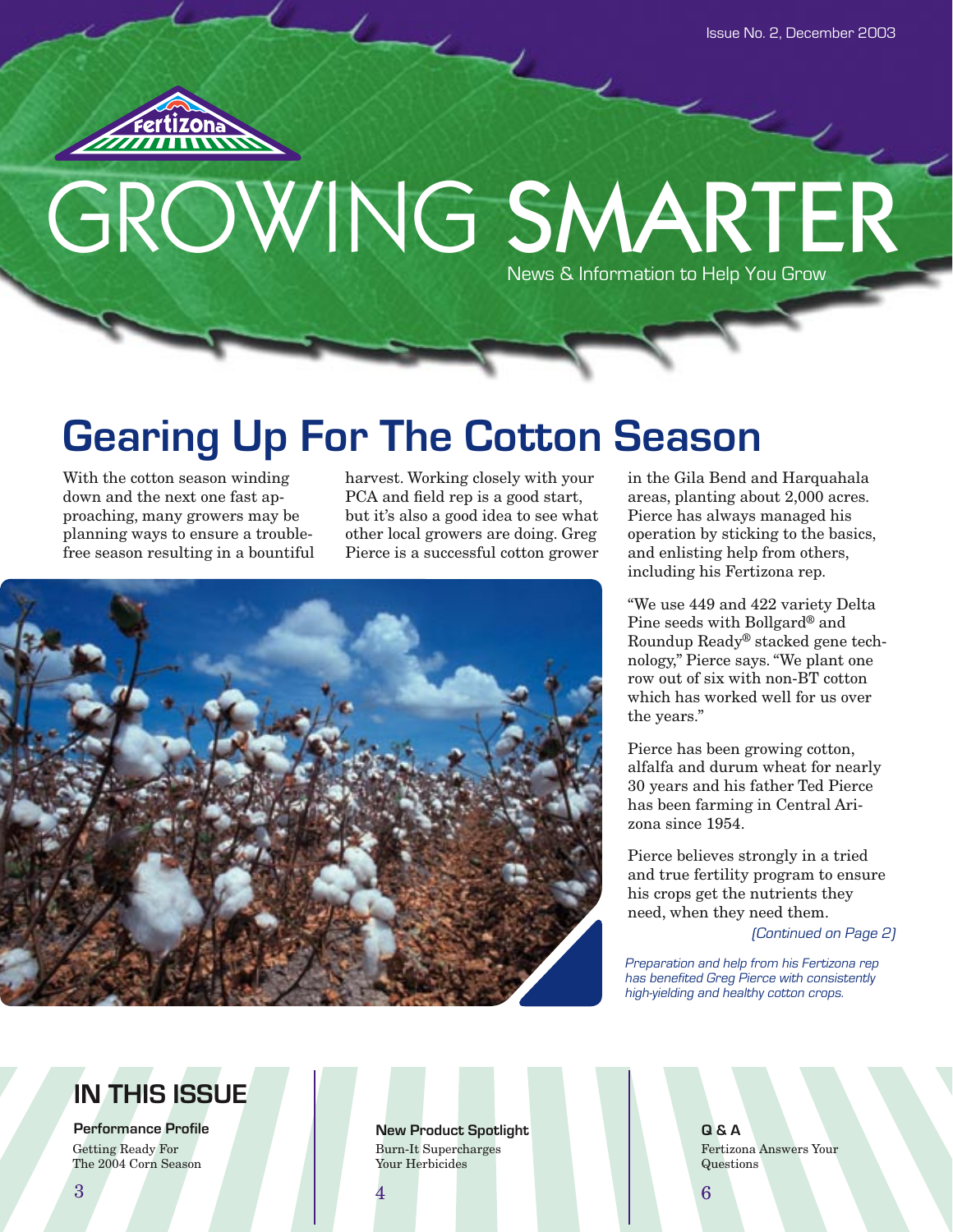# **GROWING SMARTER**

## **COMPTON'S CORNER**

## **We're Making Sure You Don't Come Up Short**

There has been much talk about the natural gas shortage that is currently threatening fertilizer supplies. Due to increasing residential and industrial energy needs, cleaner-burning natural gas use is rising and consequently, so are prices. Since natural gas makes up more than 70 percent of the cash cost of producing ammonia, its natural that fertilizer prices are becoming more volatile.

Unfortunately not a lot of people are doing much except talking about this problem. Some may be even hoping it goes away. The good news is, Fertizona is now taking extra steps to ensure our growers have a constant supply of fertilizer to provide your crops with vital

nutrients. From anticipating market conditions, to constructing new nitrogen storage tanks to hold an ample reserve of fertilizer, we are going the extra mile to make sure the natural gas shortage has minimal effects on our customers.

We want to know what you think about the natural gas shortage? Have you seen the effects of the natural gas shortage? What do you think Fertizona should be doing to deal with this problem? E-mail me at jcompton@fertizona.com with your comments and suggestions. Together, we can make sure the supply of nitrogen in Arizona is not jeopardized.

Jim Compton, President, Fertizona

**Jim Compton President, Fertizona**

## Gearing Up For Cotton Season (Continued From Page 1)

"For our cotton, we like to have at least 80 available units of phosphate at pre-plant, and then at about the first bloom stage we come in with about 50 units of UN-32," Pierce explains. "At the first heavybloom stage we apply about 85

units of UN-32 and then we usually put in a third application of UN-32 right around the first of August with about 65 units."

Pierce cites his biggest pest problem as whiteflies. "My brother-in-law

Greg Jacobsen is a PCA and he scouts the fields twice a week," Pierce relates. "We have to put on Knack® to take care of the whiteflies."

Pierce gets good results with Knack, which is an insect growth regulator that has proven efficacious in his cotton-growing operation. He cites his Knack supplier, Fertizona, as being a good partner that has brought value to his business.

Taking care of pests early will ensure a successful season resulting in a bountiful cotton harvest.

"I think Fertizona has very competitive prices and good application equipment," Pierce explains. "They're a first-class outfit and we've been working with them for a long time."

Fertizona offers Delta Pine cotton varieties as well as those of Stoneville, Bayer and Arizona Cotton Growers. Pierce describes Fertizona as a quality company that has helped him manage his cottongrowing operation.

 "We've never had a problem with Fertizona, they stand behind the products that they sell," Pierce they follow through and make sure we're taken care of."

#### *Knack is a registered trademark of Valent USA Corporation.*

*Bollgard and Roundup Ready are registered trademarks of Monsanto Company.*

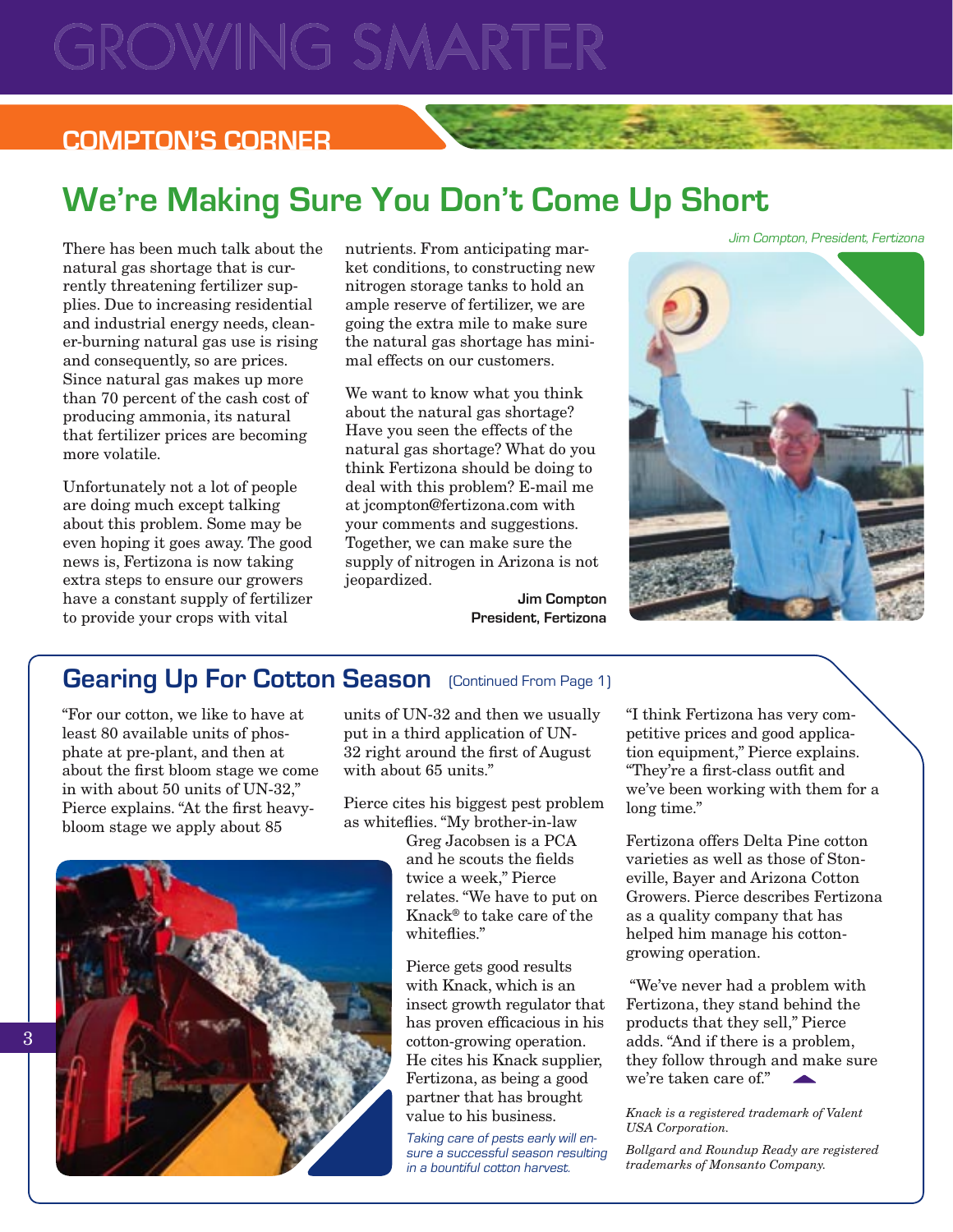## **PERFORMANCE PROFILE**

## **Getting Ready For The 2004 Corn Crop**

In less than three months, early corn will be planted in Arizona. With that in mind, now is the time to tune-up corn planters and identify any problems that may stand in your way. Growers must be on the lookout for the following: underpopulation, overpopulation, uneven output from one corn planter box to the other, planting too deep, planting too shallow, and uneven planting depth.

One thing growers need not dwell on is seed size. Study after study has revealed that seeds of any size and shape exhibiting the same germination and vigor to produce equal yields.

Let's review a few facts that will help you get your crop off to a good start.

### **Soil Preparation**

Hard soils not only reduce root growth but also limit the availability of certain key nutrients, including potassium and phosphorous. Corn, alfalfa, and cotton all need an open, mellow rooting zone to reach their full yield potential.

### **Pre-irrigation**

Filling up the soil profile with water will make a big difference in the crop as it continues to grow. Water demands of fast growing crops need the



deeper moisture to sustain growth. Later on it is difficult to get enough water into the lower root zone.

#### **Seed Germination**

Placing seed into a well, prepared seedbed of soil containing optimum texture, moisture, oxygen, adequate temperature, and nutrients surrounding the seed will ensure rapid germination. Make sure that seed germination is of quality that will provide for quick seedling emergence.

### **Plant Nutrition**

Corn is a heavy nutrient user, as the chart below reveals. A 6-ton per acre grain corn crop or a 32-ton per acre silage corn crop will require the following:

| Nutrients/Ton | Lbs./Ac Used                           |  |  |  |  |  |
|---------------|----------------------------------------|--|--|--|--|--|
| Nitrogen      | 250                                    |  |  |  |  |  |
| Phosphorus    | 90                                     |  |  |  |  |  |
| Potassium     | 250                                    |  |  |  |  |  |
| Sulfur        | 30 elemental S; 90#<br>SO <sub>4</sub> |  |  |  |  |  |
| Zinc          | .7                                     |  |  |  |  |  |
| Copper        | .17                                    |  |  |  |  |  |
| Boron         | .17                                    |  |  |  |  |  |
| Manganese     | 1.7                                    |  |  |  |  |  |
| Iron          | 7.0                                    |  |  |  |  |  |
| Magnesium     | 65                                     |  |  |  |  |  |
| Calcium       | .9П                                    |  |  |  |  |  |

#### **NK Brand Corn Products for Arizona**

NK Brand Corn products have been a clear choice of Arizona silage corn producers for years. Please consider the following NK Brand hybrids for your 2004 planting needs:

#### **4693**

4693 is NK's biggest seller in the West. 4693 handles tough soils, is our

Jim Holland (L) of Fertizona helped Artemio Mendoza grow NK4693 corn in tough soils. quickest emerging hybrid and has provided some of our biggest yields. Please see the following comments from two satisfied Arizona growers.

*"I was pleased with 4693, even though it didn't yield as much as the year before. Last year we hit 34 tons/acre with 4693. The feed value of 4693 was good. 4693 stood well. A big advantage of 4693 this year was its stay-green ability in extremely hot weather conditions. When we plant spring corn again, we will use 4693."*

*Loren Pratt, Pratt Farms Maricopa, AZ Yield: 29 tons/acre @ 73% moisture*

*"We put the 4693 on our toughest soil. I have one field that had lots of manure applied per acre-and it was a healthy, strong plant. The reason I liked it was because it had strong germination, good growth and harvested clean. We liked 4693 and will use it again this year. We will use at least half of our acreage to 4693."*

> *Artemio Mendoza, Sonoma Farms Chandler, AZ Yield: 30 tons/acre @ 70% moisture*

### **N8214**

N8214 has been a consistent, dualpurpose corn for ten years in the California/Arizona market. N8214 provides a superior quality package compared to many silage corns and has a wide harvest window.

#### **PX93**

A long-time silage favorite in Arizona, PX93 has excellent stay-green and has proven to be a big yielder over many years in Arizona.

Please contact your Fertizona rep for more information about NK Brand corn products for your 2004 corn program.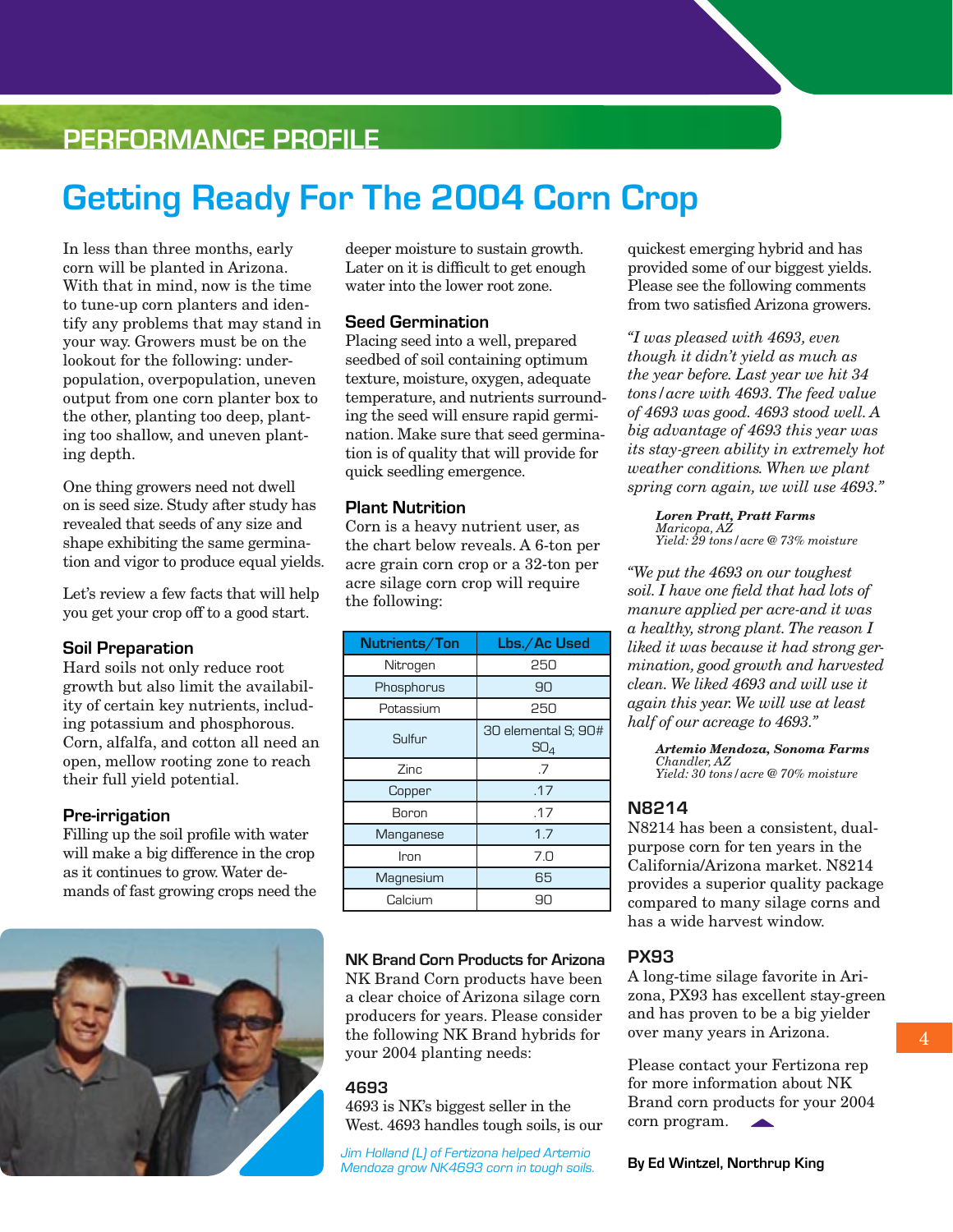# WING SN

## **NEW PRODUCT SPOTLIGHT**

## **Supercharge Your Herbicide With Burn-It**

Growers are always trying to do more with less. Whether it's using a stacked gene seed technology or a blended fertilizer with slow-release nitrogen, growers are wisely looking for products that go the extra mile so you get more bang for your buck.

Luckily, there is a new product available exclusively from Fertizona that does just that. It's called Burn-It and it's a surfactant that can be used with most herbicides to improve penetration and absorption of the leaf cuticle. Adding Burn-It to the mix magnifies the benefits of your crop protection products.

"Burn-It not only spreads well, but also enhances the efficacy and uptake of postemergent herbicides," says Dennis Osborn, Crop Protection Sales Manager for Fertizona.

"It's a recipe we developed of methylated seed oil and paraffin, that basically heats up the herbicides to control weeds faster and more effectively."

University research has substantiated the benefits of methylated seed oils for improving the performance consistency of postemergence herbicides such as Pursuit®. The results of this surfactant's improvements

![](_page_3_Picture_8.jpeg)

provide financial benefits as well.

"Burn-It will save growers money in the long run by increasing uptake and saving you a re-treatment,"

adds Osborn. "It has shown good results with Roundup®, Poast®, Pursuit and Staple®. Burn-It makes an average application look like a super application."

This unique surfactant may also provide better crop safety than crop

## **TECH HELP ADJUVANT USAGE GUIDE**

|  |                                    | <b>Supr Spread</b>                                                                                                                                                                                       | <b>Burn It</b>                                                                                                                                                               | <b>Fertizona Spreader</b><br><b>Buffer</b>                                                           | <b>Ferti Spread</b>                                                                                                                                                 |
|--|------------------------------------|----------------------------------------------------------------------------------------------------------------------------------------------------------------------------------------------------------|------------------------------------------------------------------------------------------------------------------------------------------------------------------------------|------------------------------------------------------------------------------------------------------|---------------------------------------------------------------------------------------------------------------------------------------------------------------------|
|  | Active Ingredient                  | Nonylphenoxyhydroxypoly                                                                                                                                                                                  | MSO / Paraffin                                                                                                                                                               | Alkylarylpolyoxyethylene<br>glycol                                                                   | Alkyl polyoxyalkylene ether                                                                                                                                         |
|  | <b>Description</b>                 | 90% non-ionic spreader, activator,<br>soil penetrant, and defoamer                                                                                                                                       | Methylated seed oil-based<br>spreader, activator, adju-<br>vant, and penetrator                                                                                              | Spreader, activator, and<br>buffer                                                                   | Economical spreader, activator, adju-<br>vant, and defoamer                                                                                                         |
|  | Usage                              | Use for general spreading of crop<br>protection products. For use on<br>all crops, turf & ornamentals. Use<br>also to improve wetting of soil for<br>increased water penetration and to<br>control dust. | Use to improve penetration<br>of leaf cuticle and absorp-<br>tion of herbicides. Replaces<br>crop oil concentrates. Use<br>with sulfonyl ureas, glypho-<br>sate, Poast, etc. | Use to increase wetting and<br>give a more uniform cover-<br>age of agricultural chemical<br>sprays. | Use for general spreading of crop pro-<br>tection products. For use on all crops,<br>turf & ornamentals. Use also to im-<br>prove wetting of soil applied products. |
|  | Rates per 100 Gallons <sup>1</sup> |                                                                                                                                                                                                          |                                                                                                                                                                              |                                                                                                      |                                                                                                                                                                     |
|  | Acaracides and Fungicides          | $2 - 8$ fl. oz $ 2 - 8$ fl. oz <sup>2</sup>                                                                                                                                                              |                                                                                                                                                                              | $\frac{1}{2}$ - 2 gts.                                                                               | $2 - 8$ fl. oz $ 2 - 8$ fl. oz <sup>2</sup>                                                                                                                         |
|  | Insecticides                       | $2 - 8$ fl. oz $ 2 - 8$ fl. oz <sup>2</sup>                                                                                                                                                              |                                                                                                                                                                              | $1/2 - 2$ qts.                                                                                       | $2 - 8$ fl. oz $ 2 - 8$ fl. oz <sup>2</sup>                                                                                                                         |
|  | Herbicides                         | $\frac{1}{2}$ - 8 pints                                                                                                                                                                                  | 16 - 32 fl oz   11/2 - 2 pints <sup>2</sup>                                                                                                                                  | $\frac{1}{2}$ - 2 gts.                                                                               | $\frac{1}{2}$ - 3 pints                                                                                                                                             |
|  | Defoliants and Desiccants          | $\frac{1}{2}$ - 8 pints                                                                                                                                                                                  |                                                                                                                                                                              | $\frac{1}{2}$ - 2 gts.                                                                               | $\frac{1}{2}$ - 3 pints                                                                                                                                             |
|  | Wettable Spray Powders             |                                                                                                                                                                                                          |                                                                                                                                                                              |                                                                                                      |                                                                                                                                                                     |
|  | <b>Protectant Products</b>         |                                                                                                                                                                                                          |                                                                                                                                                                              |                                                                                                      |                                                                                                                                                                     |
|  | Benefits                           | Better coverage and penetration of<br>plant surfaces. Greater effective-<br>ness of foliar and soil applied<br>products.                                                                                 | Heats up herbicides, result-<br>ing in faster, more effective<br>control. Better crop safety<br>than C.O.C.'s.                                                               | Useful when both a spreader<br>and a buffer are needed.                                              | Better coverage and penetration of<br>plant surfaces. Greater effectiveness<br>of foliar and soil applied products.                                                 |
|  | <b>Package Sizes</b>               | 1 gal., 1 pint                                                                                                                                                                                           | 2.5 gals., 1 pint                                                                                                                                                            | 1 gal.                                                                                               | 1 gal.                                                                                                                                                              |
|  |                                    |                                                                                                                                                                                                          |                                                                                                                                                                              |                                                                                                      |                                                                                                                                                                     |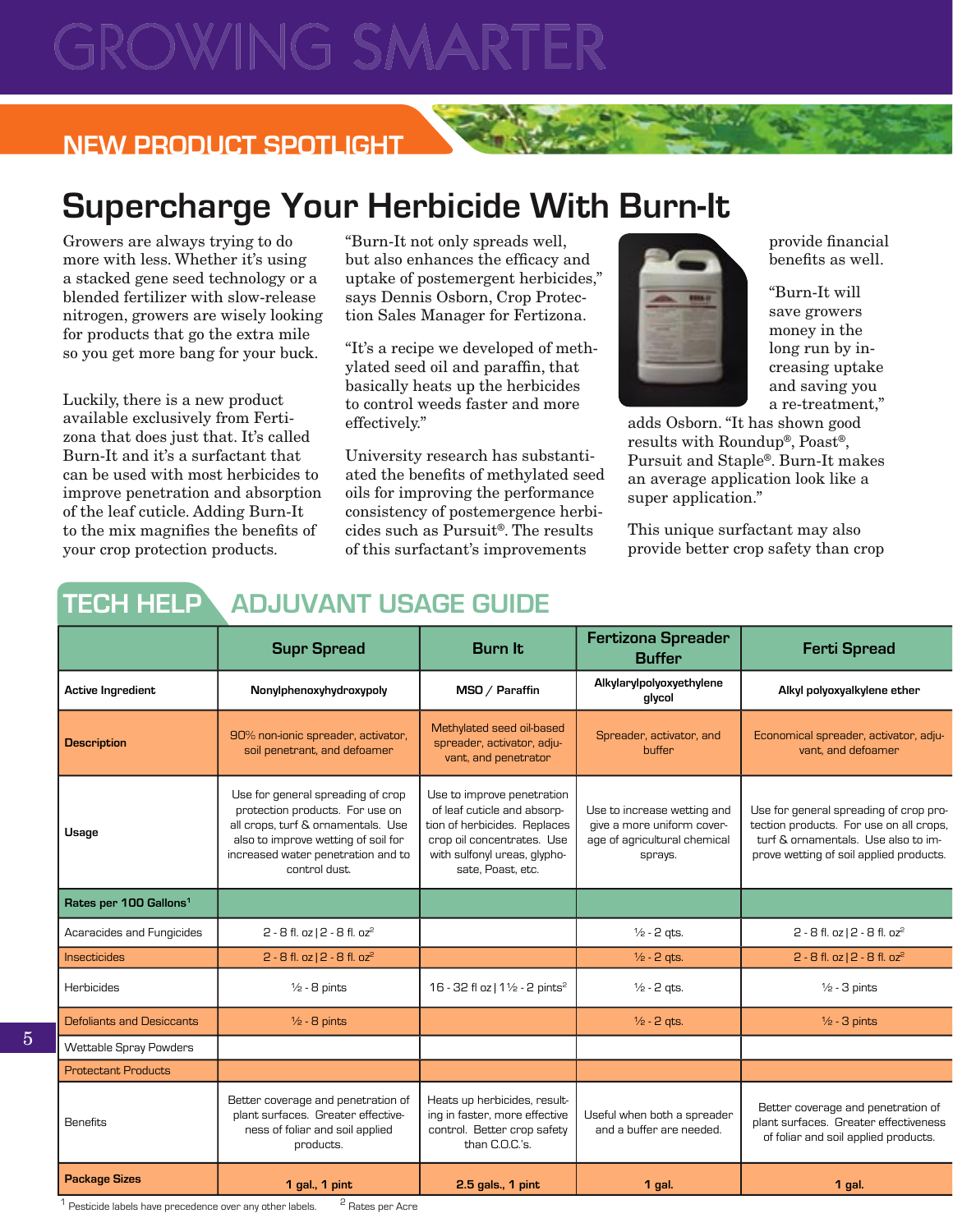oil concentrates (C.O.C.) by minimizing phytotoxicity due to sprayer overlap. Growers concerned about the effects of overlap should definitely look into Burn-It as a poten-

tially safer alternative to their current herbicide surfactant.

According to Fertizona's Fennemore manager Craig Allen, the enhancement of your current herbicide program with Burn-It extends to turf as well, with substantial results. "With the broad-leaf tough winter weeds, this product

just smokes them," Allen says. "I've seen weeds thirty minutes after an application with Burn-It that are already stressing."

![](_page_4_Picture_4.jpeg)

Application rates range from 1.5 to 2 pints per acre. The 2 pint per acre rate may be required for extreme weed populations or stressed crops. Please consult your Fertizona rep for more information on rates and the many benefits of Burn-It.

*Pursuit and Poast are registered trademarks of BASF. Staple is a registered trademark of The DuPont Company. Roundup is a registered trademark of Monsanto Company.*

Burn-It can enhance the benefits of your current herbicide program.

| <b>Ferti Hume</b>                                                                                             | <b>Ferti Buff</b>                                                                                                                   | Ferti Oil                                                                                 | <b>Ferti Stik</b>                                                                                                                                                                             | <b>Sil Spread</b>                                                                                                                                                    | <b>AMS Premium</b><br>Liquid                                                                                                                                                    |
|---------------------------------------------------------------------------------------------------------------|-------------------------------------------------------------------------------------------------------------------------------------|-------------------------------------------------------------------------------------------|-----------------------------------------------------------------------------------------------------------------------------------------------------------------------------------------------|----------------------------------------------------------------------------------------------------------------------------------------------------------------------|---------------------------------------------------------------------------------------------------------------------------------------------------------------------------------|
| Alkylaryl poloxylkane<br>ether                                                                                | <b>Phosphoric Acid</b>                                                                                                              | Vegetable seed oil                                                                        | <b>Phenol resins</b>                                                                                                                                                                          | Silicone                                                                                                                                                             | Ammonium sulfate                                                                                                                                                                |
| Non-ionic low-foam type<br>surfactant, activator,<br>spreader, penetrator, and<br>adjuvant                    | [Nutrient] Buffer/Acidifier                                                                                                         | Cottonseed oil-based<br>adjuvant and dilutant                                             | Spreader-sticker, protectant                                                                                                                                                                  | Non-ionic organosilicone<br>surfactant, wetting agent,<br>and penetrator                                                                                             | Liquid AMS water con-<br>ditioner, activator, and<br>defoamer                                                                                                                   |
| Incorporates the proper-<br>ties of a spreader and an<br>activator when used with<br>agricultural pesticides. | Reduces pH of spray<br>water to below 7. Helps<br>prevent alkaline hydrolysis<br>and calcium tie-up of crop<br>protection products. | Use wherever an<br>oil-based adjuvant is<br>desired and with low-<br>volume applications. | For use with insecticides, fun-<br>gicides, acaracides, pesticides,<br>and protectant sprays. Forms<br>a rainfast film that resists<br>weathering and enhances the<br>efficacy of pesticides. | Enhance the spreading<br>and penetration of pesti-<br>cide sprays when properly<br>applied, especially on leafy<br>vegetables and other<br>crops with heavy foliage. | Use with herbicides,<br>defoliants, and desic-<br>cants whose activity is<br>enhanced by the addi-<br>tion of AMS. Use with<br>glyphosate, Raptor, 2,4-<br>D, Desicate II, etc. |
|                                                                                                               |                                                                                                                                     |                                                                                           |                                                                                                                                                                                               |                                                                                                                                                                      |                                                                                                                                                                                 |
|                                                                                                               |                                                                                                                                     |                                                                                           | 4 oz - 16 oz                                                                                                                                                                                  |                                                                                                                                                                      |                                                                                                                                                                                 |
| 1/2 - 2 pints   1/2 - 1 1/2 pints <sup>2</sup>                                                                | $1 - 2$ qts. <sup>2</sup>                                                                                                           | 1 $qt.^2$                                                                                 | 4 oz - 32 oz                                                                                                                                                                                  | $2 - 12$ oz <sup>2</sup>                                                                                                                                             |                                                                                                                                                                                 |
| 1 - 2 pints $2$                                                                                               |                                                                                                                                     | 1 $qt.^2$                                                                                 |                                                                                                                                                                                               |                                                                                                                                                                      | Optimum rate 2.5 gals.                                                                                                                                                          |
| $1 - 2$ pints <sup>2</sup>                                                                                    |                                                                                                                                     |                                                                                           |                                                                                                                                                                                               |                                                                                                                                                                      | Optimum rate 2.5 gals.                                                                                                                                                          |
|                                                                                                               |                                                                                                                                     |                                                                                           | 4 oz - 24 oz                                                                                                                                                                                  |                                                                                                                                                                      |                                                                                                                                                                                 |
|                                                                                                               |                                                                                                                                     |                                                                                           | 16 oz - 32 oz                                                                                                                                                                                 |                                                                                                                                                                      |                                                                                                                                                                                 |
| Enhances herbicidal<br>activity.                                                                              | Maximizes the perfor-<br>mance of crop protection<br>products.                                                                      | Improves spreading<br>and reduces evapora-<br>tion of crop protection<br>products.        | Multi-use product incorporat-<br>ing various use benefits.                                                                                                                                    | Enhances spreading and<br>penetration of pesticide<br>sprays.                                                                                                        | Improves effectiveness<br>of herbicides sensitive to<br>hard water.                                                                                                             |
| 1 gal., 5 gals.                                                                                               | 1 gal., 5 gals.                                                                                                                     | 2.5 gals.                                                                                 | 1 gal.                                                                                                                                                                                        | $1$ qt.                                                                                                                                                              | 2.5 gals., 1 pint                                                                                                                                                               |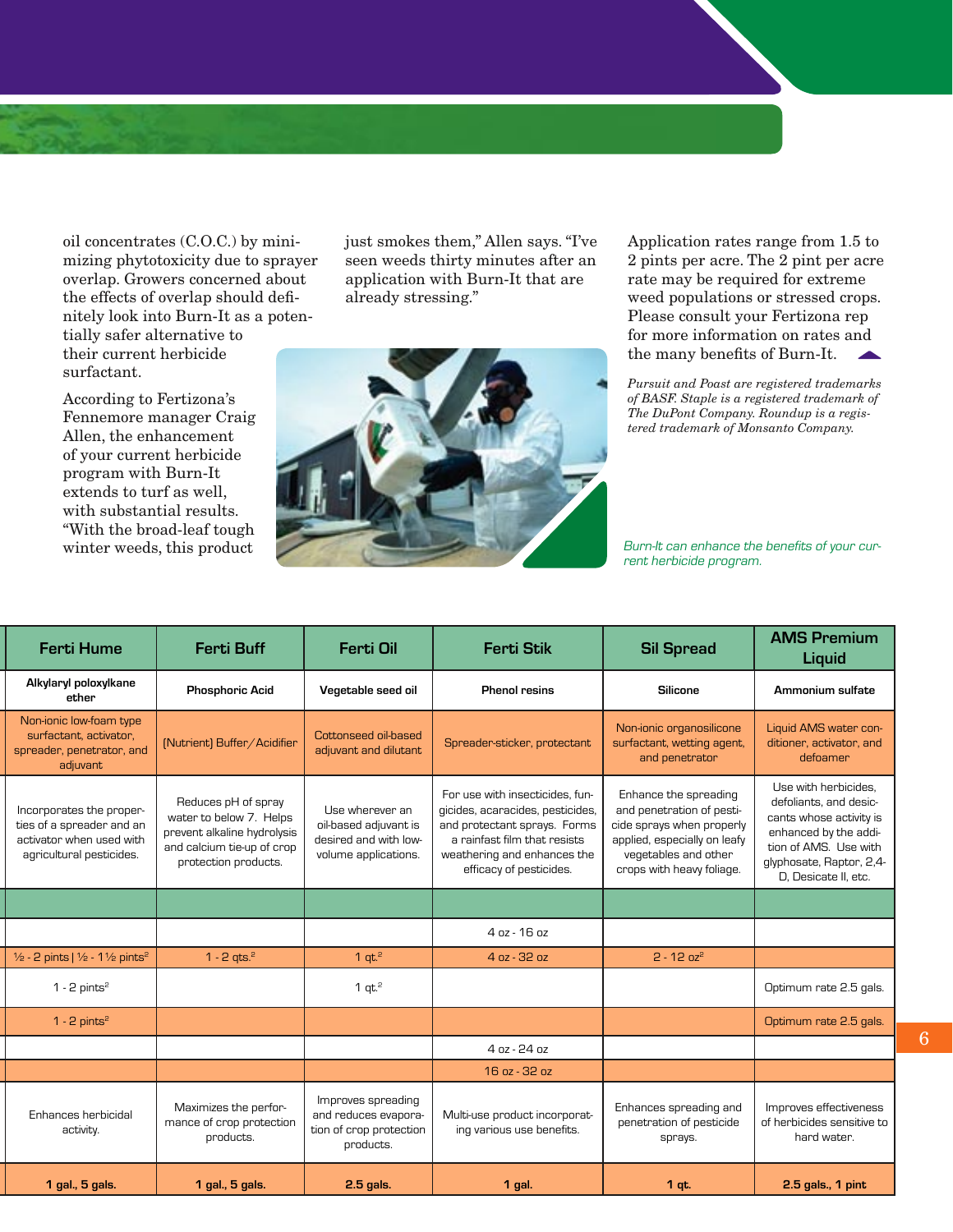# **GROWING SMARTER**

## **Q & A**

**WHEAT**<br> **WHEAT**<br> **WHEAT**<br> **WHEAT**<br> **CONTAINS**<br> **CONTAINSPAND IN THE CONTRACT OF THE CONTRACT OF THE CONTRACT OF THE CONTRACT OF THE CONTRACT OF THE CONTRACT OF THE CONTRACT OF THE CONTRACT OF THE CONTRACT OF THE CONTRACT Q.** "I'm concerned about protein in my durum wheat. I want<br>levels up throughout the season so my **in my durum wheat. I want to make sure I keep nitrogen protein stays at 13 percent. What do you recommend to maintain protein?"**

> **A.**Several of our growers have experimented with a pre-plant **application of 100 lbs. Of** 11-52-0 blended with 100 lbs. of Unity to provide slow release nitrogen, sulfur and minors. I put down some Unity on a corner of a field that was very yellow and it greened up and had more uniform growth than the rest of the field. I'm not sure if it increased yields yet, but based on what I saw, it looks promising. Growers have to make sure to keep enough nitrogen down during the growing season, but the 11-52/Unity blend at pre-plant looks like it helps as a starter fertilizer.

**Jim Holland Fertizona—San Tan**

**C.** "Because durum wheat pro-<br>tein levels are so important<br>use a blended fertilizer to keep my nu**tein levels are so important**  ■ to a successful crop, should I **trient levels where they need to be?"**

**A.**<br>I recommend doing petiole<br>tests throughout the seaso<br>in putrients that may end up lowering tests throughout the season to **nake sure you're not deficient** in nutrients that may end up lowering protein levels. You may spend a little money for the test, but his will save you a lot of money in the long run by keeping your nutrients up and your crops healthy. Fertizona can create a customized SmartBlend™ fertilizer based on your petiole tests and protein and yield targets to make sure your crops are getting the nutrients they need to thrive.

**Jim Holland Fertizona—San Tan**

![](_page_5_Picture_8.jpeg)

**C.** "I've been having problems"<br>with weed infestations in m<br>do you recommend for weed control **with weed infestations in my durum wheat crops. What do you recommend for weed control at different stages in the growth cycle?"**

**A.**For broadleaf control, some of our growers have benefited **from an application of** Clarity® at the 4-leaf stage, MCPA at 4-leaf to boot stage and Buctril® from emergence to boot stage. For grasses, my growers have had success with Achieve®. However, every grower has different needs and climate considerations, so ask your Fertizona field rep to create a herbicide spraying schedule just for your operation.

#### **Tom Montoya Fertizona—San Tan**

Clarity is a registered trademark of BASF. Buctril is a registered trademark of Aventis CropScience. Achieve is a registered trademark of Syngenta.

THE REPORT OF A RUN AND MANUSCRIPT OF A RUN AND RELEASED FOR A RUN AND RELEASED FOR A RUN AND RUN AND RUN AND RUN AND RUN AND RUN AND RUN AND RUN AND RUN AND RUN AND RUN AND RUN AND RUN AND RUN AND RUN AND RUN AND RUN AND

**If you have a question or comment for Fertizona to answer, jot it down and mail it to:**

**Growing Smarter, C/O Fertizona, 2850 S. Peart Rd., Casa Grande, AZ 85222 fax: 520.836.3447, or e-mail tcurrie@fertizona.com**

**All questions will be answered promptly and if your question appears in a future issue of Growing Smarter we'll send you a Fertizona baseball cap.**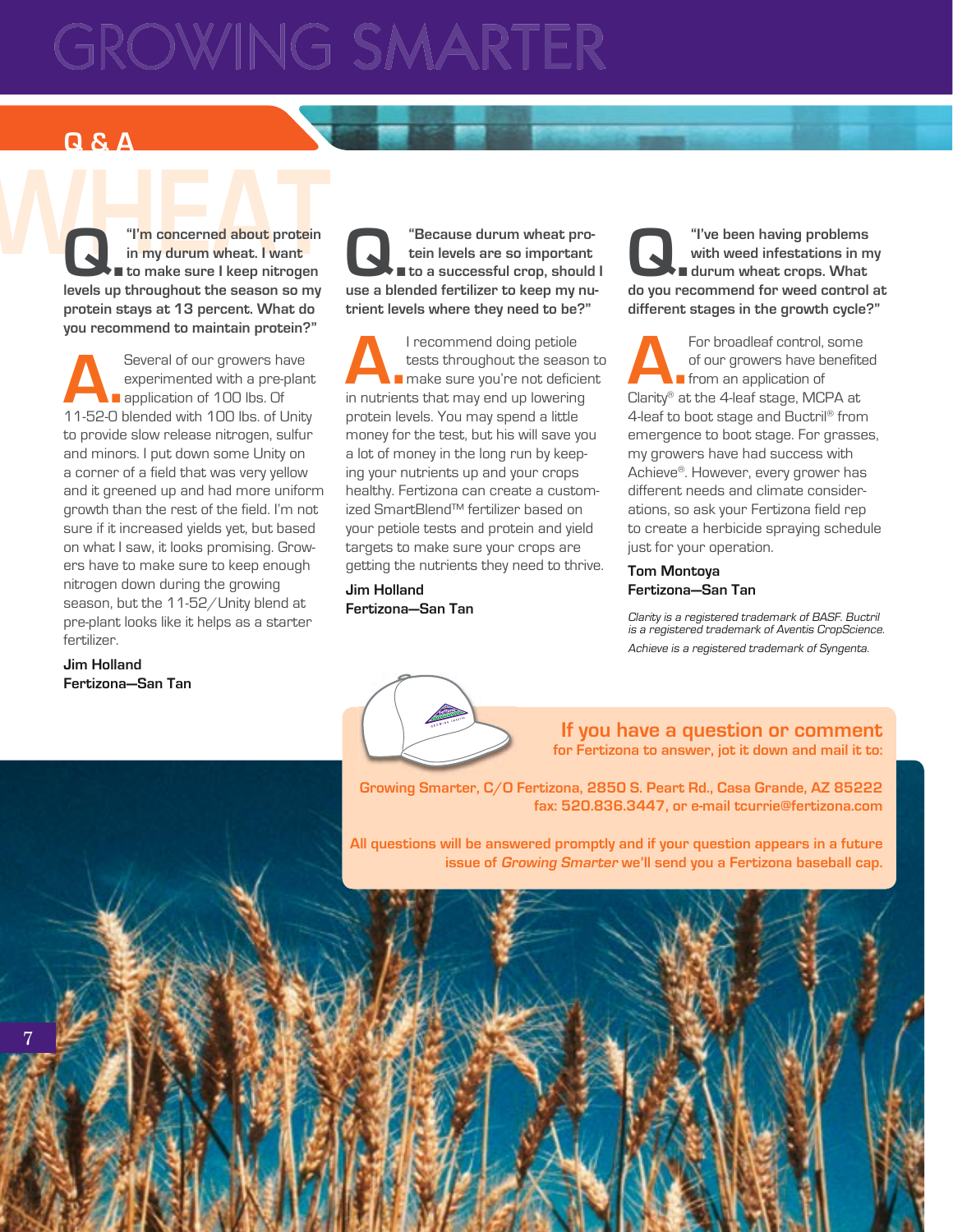## **MEET YOUR REP**

## **Fertizona's Mike Arbogast Knows Melons**

It's important to plan ahead. Taking extra steps to prevent problems with your growing operation will save you a lot of time, money and headaches in the long run. Mike Arbogast, a field rep from Fertizona's Fennemore location, believes strongly in planning and has achieved success with his growers by doing so.

"My main focus is melons of all kinds," Arbogast explains. "What I really try to do for my growers is catch things before they get out of hand, so you can manage them before they become a large problem."

Serving the Aguila, Salome and Harquahala areas of Arizona, Arbogast has built strong relationships with melon growers and works to provide them with ways to stay ahead of potential problems.

"Our biggest contribution is to serve as another set of eyes on

the farm while they're thinking about other things," Arbogast describes. "Leaf miners may show up and can be really devastating, but if we catch them in time we have the tools to control them."

![](_page_6_Picture_7.jpeg)

 $\frac{1}{2}$  Breater potential for  $\frac{1}{2}$  a return on investment than there  $\frac{1}{2}$ face is the potential for powdery mildew. This problem can be an extreme detriment to melon crops if it's not handled early on. "If it's in the field, it's already too late. You have to be aware of weather patterns and where it's showing up in

![](_page_6_Picture_9.jpeg)

other parts of the state so you can start putting on your preventative program," Arbogast stresses.

According to Arbogast, growers have to deal with their toughest challenges after harvest.

![](_page_6_Picture_12.jpeg)

Mike Arbogast, Fennemore field represenative.

"The biggest challenges growers face probably involve the marketing of melons rather than growing them," Arbogast says. "On the other hand, melon growers are probably more aggressive and willing to experiment with and adopt new technologies because there's a greater potential for

a return on investment than there might be in some other crops."

In Arbogast's area, watermelons are planted in late January and early February in mid-bed trenches under plastic to keep them from freezing.

In mid-February until the first of March, cantaloupe planting begins. Arbogast recommends that growers implement strong cultural practices to prevent problems, such as not putting mixed melons next to cantaloupe crops.

When he's not helping his growers manage their operations, Arbogast enjoys outdoor activities including camping and four-wheeling. He holds a degree in Ag Business from Arizona State University.

## **NEW EMPLOYEES**

Fertizona would like to welcome the following people to the Fertizona team.

**Santan — Guy Sabori Driver**

**Willcox — Jack Crawford Mixer and Driver**

**Fennemore — Marty Latta Turf and Specialty Sales**